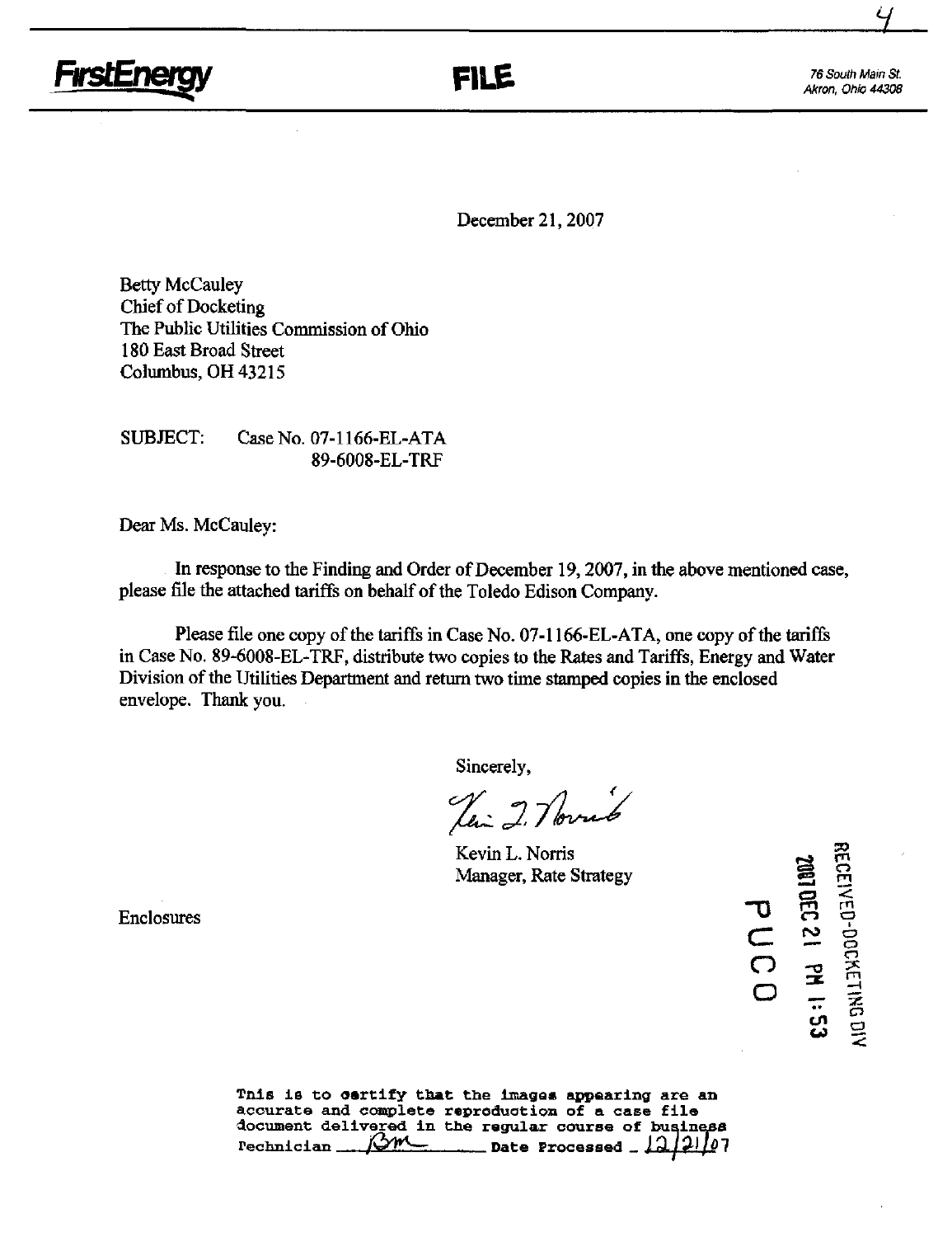### RIDER 13 - STATE AND LOCAL TAX RIDER

#### State kWh Tax

#### Applicability;

For bills rendered reflecting metered usage occurring on and after January 1,2003, in addition to the charges provided in each of the Company tariffs, an excise tax will be imposed at the rates identified below to each end user of electricity in the State of Ohio pursuant to Sec. 5727.81 of the Revised Code.

Beginning with bills rendered with metered usage occurring on and after January 1,2003, a Commercial or Industrial Customer of the Company that receives electricity through a meter as an end user and consumes over the course of the previous calendar year more than 120,000,000 kWhs of electricity may elect to self-assess the tax at a rate of \$.00075 per kWh plus four percent (4%) of the total price of electricity delivered through a meter as an end user. Payment of the tax will be made directly to the Treasurer of the State of Ohio in accordance with Divisions (A)(3) and (4) of Sec. 5727.82 of the Revised Code.

### Rate:

For all end users of electricity under Company's tariffs that are not self-assessing State kWh Tax, the tax imposed below shall apply for all bills rendered with metered usage on and after January 1, 2003.

| First 2,000 kWhs            | \$0.00465 per kWh |
|-----------------------------|-------------------|
| <b>Next 13,000 kWhs</b>     | \$0.00419 per kWh |
| All Excess Over 15,000 kWhs | \$0.00363 per kWh |

In the event that the customer's meter is not actually read for the billing period, the estimated kWhs to collect the Company charges may be used to collect the State kWh Tax.

### **Municipal Distribution Tax**

#### Applicabilitv:

The Municipal Distribution Tax applies to all customers within the service territory in accordance with Sec. 71S.01(f)ofthe Revised Code. Beginning with bills rendered with usage occurring only on or after January 1, 2003, in addition to charges provided for in the Company tariffs, a Municipal Distribution Tax will be included in the customer bill based on the Municipal Distribution Tax Rate applied to the Distribution revenue that is to be collected.

#### Changes:

Beginning in January 2003, the Company will annually submit a revised Municipal Distribution Tax Rate based on estimated tax liability and estimated Distribution revenues. In addition, beginning in January 2004, the Company will include a reconciliation that addresses the variances between actual municipal tax obligations and actual recovery.

### Municipal Distribution Tax Rate:

2.227%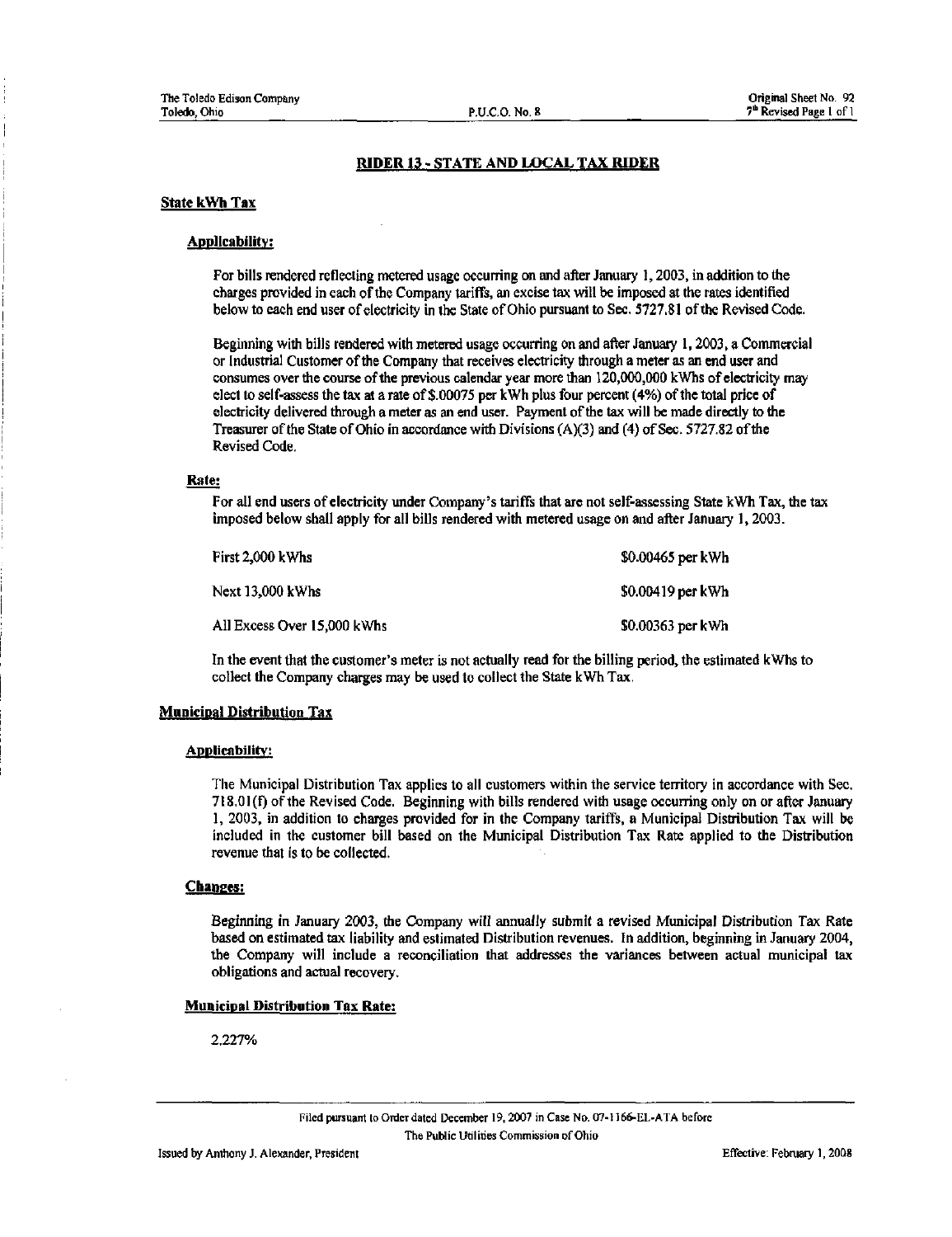The Toledo Edison Company

Toledo, Ohio P.U.CO. No. 8

# TABLE OF CONTENTS

The following rates, rules and regulations for electric service are applicable throughout Toledo Edison's service territory except as noted.

|                                                    | <b>Sheet Numbers</b> | Revision                 |
|----------------------------------------------------|----------------------|--------------------------|
| <b>TABLE OF CONTENTS</b>                           | $\mathbf{I}$         | 25 <sup>th</sup> Revised |
| <b>DEFINITION OF TERRITORY</b>                     | 3                    | Original                 |
| <b>REGULATIONS</b>                                 |                      |                          |
| <b>Standard Rules and Regulations</b>              | 4                    | 2 <sup>nd</sup> Revised  |
| <b>Emergency Electrical Procedures</b>             | 4                    | 1 <sup>x</sup> Revised   |
| <b>RESIDENTIAL SERVICE</b>                         |                      |                          |
| Residential Rate "R-01"                            | 10                   | 7 <sup>th</sup> Revised  |
| Residential Rate "R-01a"                           | 12                   | 6 <sup>th</sup> Revised  |
| Residential Rate "R-09" (Apartment Rate)           | 19                   | 2 <sup>nd</sup> Revised  |
| Residential Rate "R-09a" (Apartment Rate)          | 20                   | 1 <sup>st</sup> Revised  |
| Residential Conservation Service Program           | 21                   | Original                 |
| <b>GENERAL SERVICE</b>                             |                      |                          |
| Small School Rate "SR-1a"                          | 41                   | 7 <sup>th</sup> Revised  |
| Large School Rate "SR-2a"                          | 42                   | 8 <sup>th</sup> Revised  |
| General Service Rate "GS-14"                       | 44                   | 8 <sup>th</sup> Revised  |
| Small General Service Schedule                     | 45                   | 7 <sup>th</sup> Revised  |
| Medium General Service Schedule                    | 46                   | 8 <sup>th</sup> Revised  |
| Partial Service Rate "GS-15"                       | 52                   | 1 <sup>st</sup> Revised  |
| Outdoor Night Lighting Rate "GS-13"                | 53.                  | 6 <sup>th</sup> Revised  |
| Outdoor Security Lighting Rate "GS-18"             | 54                   | 6 <sup>th</sup> Revised  |
| <b>PRIMARY POWER SERVICE</b>                       |                      |                          |
| Large General Service Rate "PV-45"                 | 61                   | 8 <sup>th</sup> Revised  |
| Interruptible Power Rate "PV-46"                   | 63                   | 1 <sup>st</sup> Revised  |
| <b>OTHER SERVICE</b>                               |                      |                          |
| Co-generation and Small Power Producer Rate "CO-1" | 70                   | Original                 |
| Street Lighting Rate "SL-1"                        | 71                   | 8 <sup>th</sup> Revised  |
| Experimental Market Based Tariff                   | 74                   | Original                 |
| <b>Interconnection Tariff</b>                      | 76                   | Original                 |
| Retail Transition Cost Recovery of                 |                      |                          |
| Non-bypassable Regulatory Transition Charges       | 77                   | Original                 |
| <b>MISCELLANEOUS CHARGES</b>                       | 75                   | 1 <sup>st</sup> Revised  |